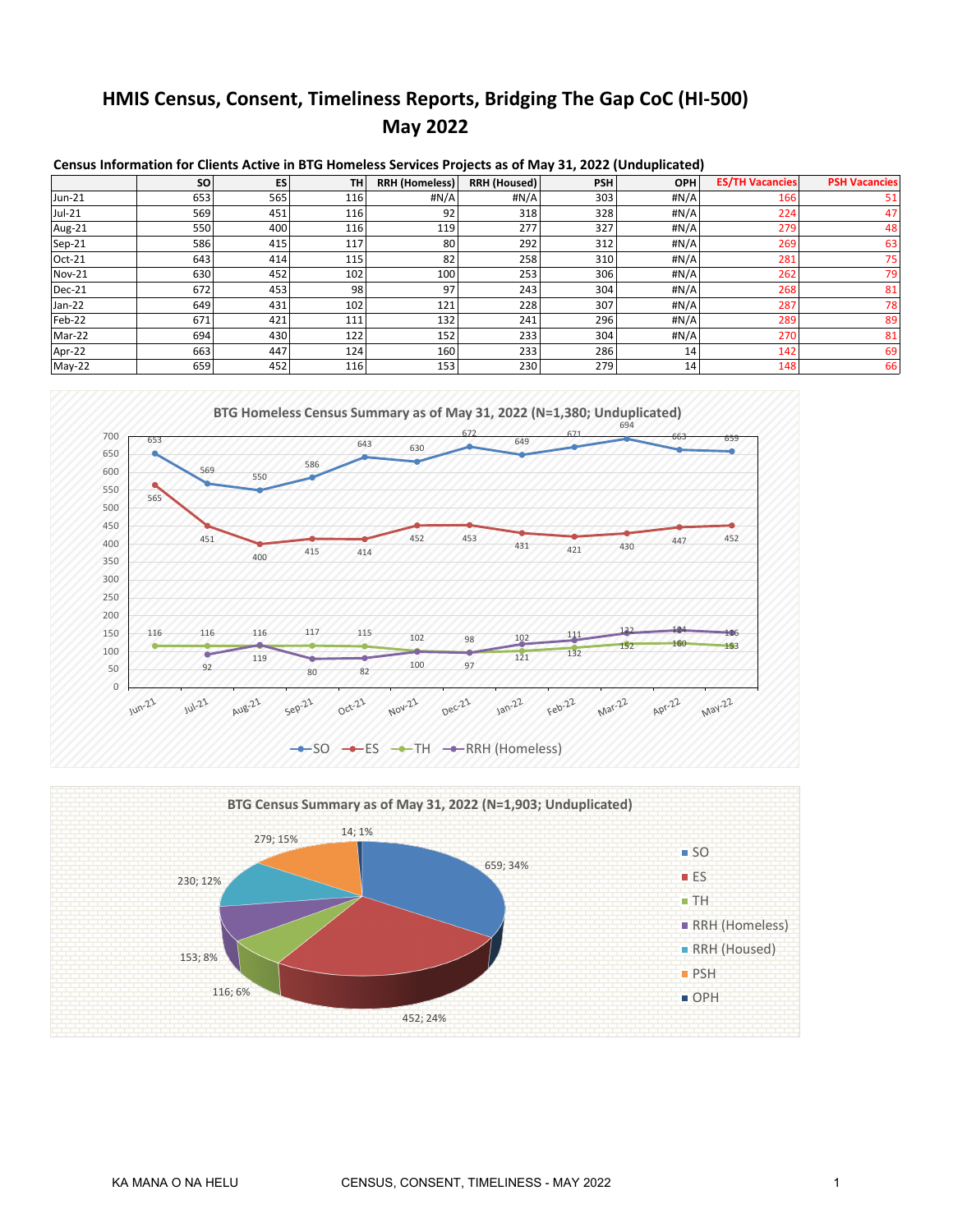|             | Census Information for Clients/Households Active in BTG Homeless Services Projects End of Month (Unduplicated) |                |                |                     |                                                         |                         |               |                             |                            |
|-------------|----------------------------------------------------------------------------------------------------------------|----------------|----------------|---------------------|---------------------------------------------------------|-------------------------|---------------|-----------------------------|----------------------------|
| <b>Type</b> | <b>Project Name</b>                                                                                            |                |                |                     | Clients   HIC Beds   HIC Vacancies   HIC Bed Util. Rate |                         | HHs HPO Units | <b>HPO Units Util. Rate</b> | <b>Vets</b>                |
| SO          | CARE - ESG-CV Hawaii Street Outreach                                                                           | 38             | <b>NA</b>      | <b>NA</b>           | <b>NA</b>                                               | 31                      | <b>NA</b>     | <b>NA</b>                   | $\overline{2}$             |
| SO          | CARE - ESG-CV Kauai Street Outreach                                                                            | 42             | <b>NA</b>      | <b>NA</b>           | <b>NA</b>                                               | 30                      | <b>NA</b>     | <b>NA</b>                   | 3                          |
| SO          | CARE - ESG-CV Maui Street Outreach                                                                             | 78             | <b>NA</b>      | <b>NA</b>           | <b>NA</b>                                               | 71                      | <b>NA</b>     | <b>NA</b>                   | 6                          |
| SO          | FLC - ESG-CV Kauai Street Outreach                                                                             | 11             | <b>NA</b>      | <b>NA</b>           | <b>NA</b>                                               | 8                       | <b>NA</b>     | <b>NA</b>                   |                            |
| SO          | FLC - HPO Kauai Street Outreach                                                                                | 116            | <b>NA</b>      | <b>NA</b>           | <b>NA</b>                                               | 88                      | <b>NA</b>     | <b>NA</b>                   | $\overline{2}$             |
| SO          | FLC - HPO Maui Regions 1, 2, 3, 6 - Street Outreach                                                            | 133            | <b>NA</b>      | <b>NA</b>           | <b>NA</b>                                               | 94                      | <b>NA</b>     | <b>NA</b>                   | 11                         |
| SO          | FLC - HPO Maui Regions 4, 5 - Street Outreach                                                                  | 66             | <b>NA</b>      | <b>NA</b>           | <b>NA</b>                                               | 47                      | <b>NA</b>     | <b>NA</b>                   | $\overline{7}$             |
| SO          | FLC - Molokai Street Outreach (County Funded)                                                                  | 9              | <b>NA</b>      | <b>NA</b>           | <b>NA</b>                                               | 8                       | <b>NA</b>     | <b>NA</b>                   |                            |
| SO          | HOPE - ESG-CV Hawaii Street Outreach                                                                           | $\overline{4}$ | <b>NA</b>      | <b>NA</b>           | <b>NA</b>                                               | 3                       | <b>NA</b>     | <b>NA</b>                   |                            |
| SO          | HOPE - HPO Hawaii Regions 1, 8, 9, 10 - Street Outreach                                                        | 15             | <b>NA</b>      | <b>NA</b>           | <b>NA</b>                                               | 11                      | <b>NA</b>     | <b>NA</b>                   |                            |
| SO          | HOPE - HPO Hawaii Regions 2, 3, 4, 5, 6, 7 - Street Outreach                                                   | 51             | <b>NA</b>      | <b>NA</b>           | <b>NA</b>                                               | 35                      | <b>NA</b>     | <b>NA</b>                   | $\mathbf 2$                |
| SO          | HOPE - LMI Street Outreach (AMHD Funded)                                                                       | 57             | <b>NA</b>      | <b>NA</b>           | <b>NA</b>                                               | 51                      | <b>NA</b>     | <b>NA</b>                   | 5                          |
| SO          | HOPE - PATH Street Outreach Program                                                                            | 32             | <b>NA</b>      | <b>NA</b>           | <b>NA</b>                                               | 29                      | <b>NA</b>     | <b>NA</b>                   | $\mathbf 1$                |
| SO          | MHK - PATH Maui County Street Outreach Program                                                                 | $\overline{7}$ | <b>NA</b>      | <b>NA</b>           | <b>NA</b>                                               | $\overline{7}$          | <b>NA</b>     | <b>NA</b>                   |                            |
|             | <b>Street Outreach (SO)</b>                                                                                    | 659            |                |                     |                                                         | 513                     |               |                             | 39                         |
|             |                                                                                                                |                |                |                     |                                                         |                         |               |                             |                            |
| ES          | FLC - ESG-CV Wahi Hoomalu O Wailuku                                                                            | 20             | 32             | 12                  | 63%                                                     | 15                      |               |                             | $\overline{2}$             |
| ES          | FLC - HPO Ho'olanani                                                                                           | 3              | 16             | 13                  | 19%                                                     | 3                       |               |                             |                            |
| ES          | HOPE - ESG-CV Hale Kikaha Isolation Units ES                                                                   | 0              | $\mathbf 1$    | $\mathbf 1$         | 0%                                                      |                         |               |                             |                            |
| ES          | HOPE - ESG-CV Hale Maluhia Medical Respite Beds                                                                | $\overline{2}$ | 3              | $\mathbf 1$         | 67%                                                     | $\overline{2}$          |               |                             |                            |
| ES          | HOPE - ESG-CV Kuleana House Isolation Units ES                                                                 | $\mathbf 0$    | 3              | 3                   | 0%                                                      |                         |               |                             |                            |
| ES          | HOPE - ESG-CV WHEHF Medical Respite Beds                                                                       | 3              | $\overline{4}$ | $\mathbf 1$         | 75%                                                     | 3                       |               |                             |                            |
| ES          | HOPE - HPO East Hawaii Emergency Shelter (Hale Maluhia)                                                        | 13             | 16             | 3                   | 81%                                                     | 13                      |               |                             |                            |
| ES          | HOPE - HPO Kiheipua                                                                                            | 45<br>8        | 49<br>10       | 4<br>$\overline{2}$ | 92%<br>80%                                              | 9                       | 10            | 90%                         |                            |
| ES<br>ES    | HOPE - HPO Sacred Hearts Emergency Shelter                                                                     | 21             |                | $\mathbf 1$         | 95%                                                     | 8<br>21                 |               |                             |                            |
|             | HOPE - HPO West Hawaii Emergency Housing Facility (WHEHF)                                                      | 12             | 22<br>20       | 8                   |                                                         | 12                      |               |                             | $\mathbf 1$<br>$\mathbf 1$ |
| ES<br>ES    | HOPE - Keolahou Emergency Shelter                                                                              | 25             | 25             | $\mathbf 0$         | 60%                                                     | 25                      |               |                             |                            |
| ES          | HOPE - West Hawaii Temporary ES (Ka Lamaku)                                                                    | 11             | 21             | 10                  | 100%<br>52%                                             | 3                       |               |                             |                            |
| ES          | KEO - HPO Mana'olana Emergency<br>KHAKO - HPO Central ES Dorm                                                  | 20             | 21             | $\mathbf 1$         | 95%                                                     | 20                      |               |                             | $\sqrt{4}$                 |
| ES          | KHAKO - HPO Central ES Units                                                                                   | 140            | 148            | 8                   | 95%                                                     | 41                      | 60            | 68%                         | $\mathbf 1$                |
| ES          | KHAKO - HPO Westside ES Dorm                                                                                   | 12             | 21             | 9                   | 57%                                                     | 12                      |               |                             |                            |
| ES          | KHAKO - HPO Westside ES Units                                                                                  | 78             | 110            | 32                  | 71%                                                     | 24                      | 46            | 52%                         | 3                          |
| ES          | NPP - HPO Family Assessment Center at Hale Iki                                                                 | 33             | 40             | $\overline{7}$      | 83%                                                     | 9                       | 9             | 100%                        |                            |
| ES          | USVETS - BP Hilo HOPTEL Program                                                                                | 3              | 5              | $\overline{2}$      | 60%                                                     | 3                       |               |                             | 3                          |
| ES          | USVETS - BP Kauai HOPTEL Program                                                                               | $\overline{2}$ | 5              | 3                   | 40%                                                     | $\mathbf 2$             |               |                             | $\overline{2}$             |
| ES          | USVETS - BP Kona HOPTEL Program                                                                                | $\mathbf{1}$   | 5              | $\overline{4}$      | 20%                                                     | $\mathbf 1$             |               |                             | $\mathbf 1$                |
|             | <b>Emergency Shelter (ES)</b>                                                                                  | 452            | 577            | 125                 | 78%                                                     | 226                     | 125           | 66%                         | 18                         |
|             |                                                                                                                |                |                |                     |                                                         |                         |               |                             |                            |
| TH          | HAP - Na Kahua Hale O Ulu Wini                                                                                 | 57             | 64             | $\overline{7}$      | 89%                                                     | 15                      |               |                             |                            |
| TH          | HIHR - HPO Transitional Housing                                                                                | 16             | 16             | 0                   | 100%                                                    | 16                      | 16            | 100%                        | $\,1\,$                    |
| TН          | HOPE - Wilder House                                                                                            | 3              | 6              | 3                   | 50%                                                     | $\mathbf 1$             |               |                             |                            |
| TН          | KEO - HPO Komohana Group Home TH                                                                               | 3              | 5              | $\overline{2}$      | 60%                                                     | 3                       | 5             | 60%                         |                            |
| TН          | KEO - HPO Mana'olana Transitional Housing                                                                      | 20             | 25             | 5                   | 80%                                                     | 6                       | 8             | 75%                         |                            |
| TН          | RISE - CoC Transitional Housing                                                                                | 9              | 11             | $\overline{2}$      | 82%                                                     | 4                       |               |                             |                            |
| TН          | SAFIS - Big Island RHY TLP                                                                                     | $\mathbf 1$    | 3              | $\overline{2}$      | 33%                                                     | $1\,$                   |               |                             |                            |
| <b>TH</b>   | WIN - HPO Bridge To Success Kauai TH                                                                           | $\overline{7}$ | 9              | $\overline{2}$      | 78%                                                     | $\overline{7}$          | 9             | 78%                         |                            |
|             | <b>Transitional Housing (TH)</b>                                                                               | 116            | 139            | 23                  | 83%                                                     | 53                      | 38            | 84%                         | $\mathbf 1$                |
|             |                                                                                                                |                |                |                     |                                                         |                         |               |                             |                            |
| RRH         | CCH - HPO RRH Rapid Re-Housing (Kauai)                                                                         | 14             | <b>NA</b>      | <b>NA</b>           | <b>NA</b>                                               | 7                       | NA            | <b>NA</b>                   |                            |
| RRH         | CCH - HPO SHEG NI Rapid Rehousing                                                                              | $\mathbf 1$    | <b>NA</b>      | <b>NA</b>           | <b>NA</b>                                               |                         | <b>NA</b>     | <b>NA</b>                   |                            |
| RRH         | FLC - County RAP Rapid Re-housing                                                                              | 28             | <b>NA</b>      | <b>NA</b>           | <b>NA</b>                                               | 19                      | <b>NA</b>     | <b>NA</b>                   | $\mathbf 1$                |
| RRH         | FLC - ESG Kauai Rapid Re-housing                                                                               | 15             | <b>NA</b>      | <b>NA</b>           | <b>NA</b>                                               | $11\,$                  | <b>NA</b>     | <b>NA</b>                   |                            |
| RRH         | FLC - ESG Maui Rapid Re-housing                                                                                | 12             | <b>NA</b>      | <b>NA</b>           | <b>NA</b>                                               | 6                       | <b>NA</b>     | <b>NA</b>                   |                            |
| RRH         | FLC - ESG-CV Kauai Rapid Re-housing                                                                            | 12             | <b>NA</b>      | <b>NA</b>           | <b>NA</b>                                               | 3                       | <b>NA</b>     | <b>NA</b>                   |                            |
| RRH         | FLC - ESG-CV Maui Rapid Re-housing                                                                             | 5              | <b>NA</b>      | <b>NA</b>           | <b>NA</b>                                               | $\overline{\mathbf{c}}$ | <b>NA</b>     | <b>NA</b>                   |                            |
| RRH         | FLC - HPO HPP Kauai Rapid Re-housing                                                                           | 3              | <b>NA</b>      | <b>NA</b>           | <b>NA</b>                                               | $\mathbf 1$             | <b>NA</b>     | <b>NA</b>                   |                            |
| RRH         | FLC - HPO HPP Maui Rapid Re-housing                                                                            | 6              | <b>NA</b>      | <b>NA</b>           | <b>NA</b>                                               | $\overline{2}$          | <b>NA</b>     | <b>NA</b>                   |                            |
| RRH         | FLC - HPO RRH Rapid Re-Housing                                                                                 | 26             | <b>NA</b>      | <b>NA</b>           | <b>NA</b>                                               | 13                      | <b>NA</b>     | <b>NA</b>                   |                            |
| RRH         | HOPE - ESG Rapid Re-housing                                                                                    | $\mathbf 1$    | <b>NA</b>      | <b>NA</b>           | <b>NA</b>                                               | $\mathbf 1$             | <b>NA</b>     | <b>NA</b>                   |                            |
| RRH         | HOPE - HPO HPP Rapid Re-housing                                                                                | $\mathbf 2$    | <b>NA</b>      | <b>NA</b>           | <b>NA</b>                                               | $\mathbf 1$             | <b>NA</b>     | <b>NA</b>                   |                            |
| RRH         | HOPE - HPO RRH Rapid Re-Housing                                                                                | 11             | <b>NA</b>      | <b>NA</b>           | <b>NA</b>                                               | 3                       | <b>NA</b>     | <b>NA</b>                   |                            |
| <b>RRH</b>  | USVETS - SSVF Priority 1 Hawaii Rapid Re-housing                                                               | 12             | <b>NA</b>      | <b>NA</b>           | <b>NA</b>                                               | 12                      | <b>NA</b>     | <b>NA</b>                   | 12                         |
| RRH         | USVETS - SSVF Priority 1 Kauai Rapid Re-housing                                                                | $\sqrt{4}$     | <b>NA</b>      | <b>NA</b>           | <b>NA</b>                                               | 4                       | <b>NA</b>     | <b>NA</b>                   | 4                          |
| RRH         | USVETS - SSVF Priority 1 Maui Rapid Re-housing                                                                 | $\mathbf 1$    | <b>NA</b>      | <b>NA</b>           | <b>NA</b>                                               | $\mathbf 1$             | <b>NA</b>     | <b>NA</b>                   | $\mathbf 1$                |
|             | PH - Rapid Re-Housing (RRH-Homeless)                                                                           | 153            |                |                     |                                                         | 86                      |               |                             | 18                         |
|             |                                                                                                                |                |                |                     |                                                         |                         |               |                             |                            |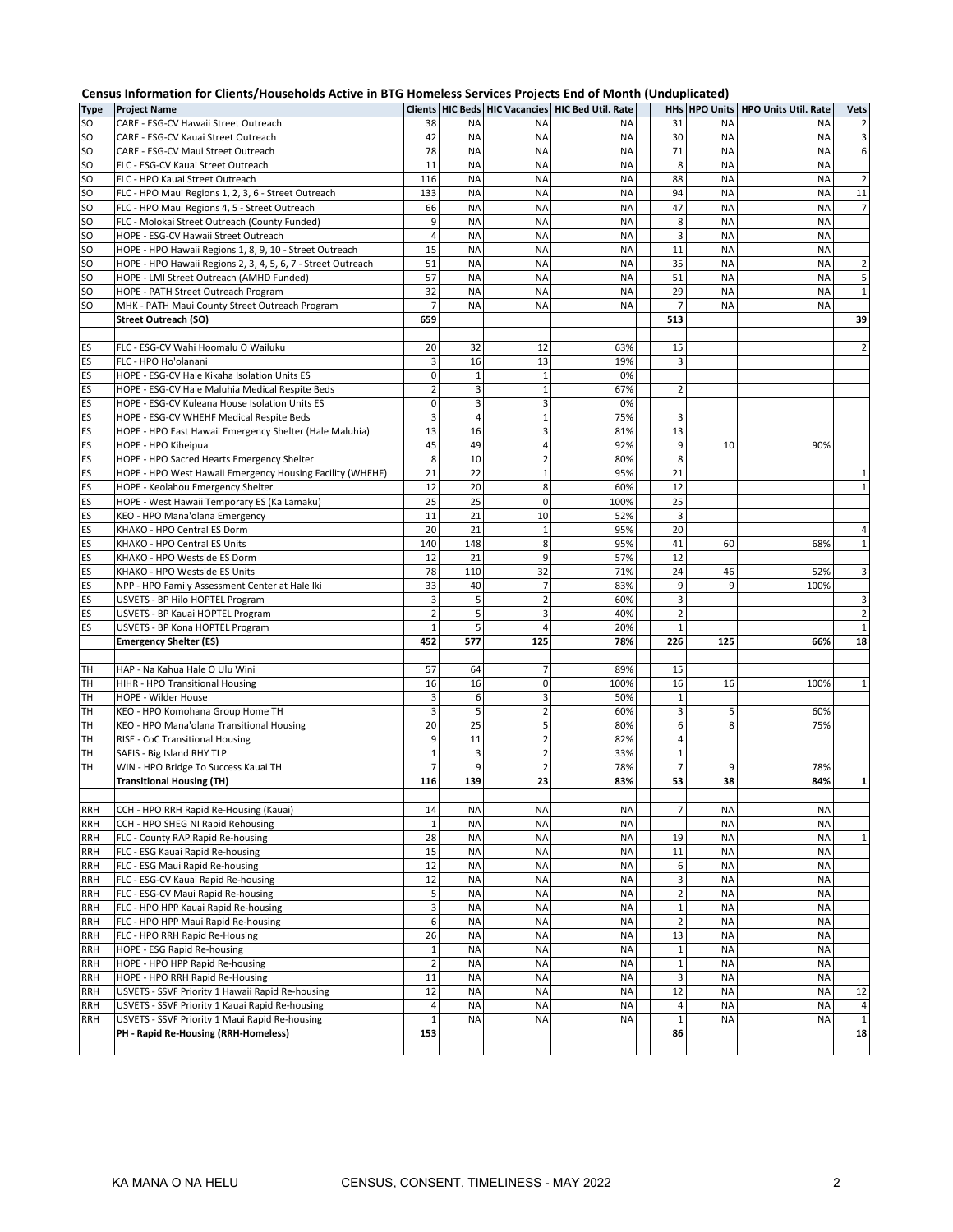|             | Census Information for Clients/Households Active in BTG Homeless Services Projects End of Month (Unduplicated) |                |           |                |                                                   |                |               |                             |                         |  |  |
|-------------|----------------------------------------------------------------------------------------------------------------|----------------|-----------|----------------|---------------------------------------------------|----------------|---------------|-----------------------------|-------------------------|--|--|
| <b>Type</b> | <b>Project Name</b>                                                                                            |                |           |                | Clients HIC Beds HIC Vacancies HIC Bed Util. Rate |                | HHs HPO Units | <b>HPO Units Util. Rate</b> | <b>Vets</b>             |  |  |
| <b>RRH</b>  | CCH - HPO RRH Rapid Re-Housing (Kauai)                                                                         | 16             | <b>NA</b> | <b>NA</b>      | <b>NA</b>                                         | 6              | <b>NA</b>     | <b>NA</b>                   | $\mathbf 1$             |  |  |
| <b>RRH</b>  | CCH - HPO SHEG NI Rapid Rehousing                                                                              | 9              | <b>NA</b> | <b>NA</b>      | <b>NA</b>                                         | 6              | <b>NA</b>     | <b>NA</b>                   |                         |  |  |
| <b>RRH</b>  | FLC - County RAP Rapid Re-housing                                                                              | 11             | <b>NA</b> | <b>NA</b>      | <b>NA</b>                                         | 6              | <b>NA</b>     | ΝA                          |                         |  |  |
| <b>RRH</b>  | FLC - ESG Kauai Rapid Re-housing                                                                               | 5              | <b>NA</b> | <b>NA</b>      | <b>NA</b>                                         | 3              | <b>NA</b>     | <b>NA</b>                   |                         |  |  |
| <b>RRH</b>  | FLC - ESG Maui Rapid Re-housing                                                                                | 21             | <b>NA</b> | <b>NA</b>      | <b>NA</b>                                         | 9              | <b>NA</b>     | ΝA                          |                         |  |  |
| <b>RRH</b>  | FLC - HPO HPP Kauai Rapid Re-housing                                                                           | 9              | <b>NA</b> | <b>NA</b>      | <b>NA</b>                                         | $\overline{2}$ | <b>NA</b>     | <b>NA</b>                   |                         |  |  |
| <b>RRH</b>  | FLC - HPO RRH Rapid Re-Housing                                                                                 | 30             | <b>NA</b> | <b>NA</b>      | <b>NA</b>                                         | 10             | <b>NA</b>     | <b>NA</b>                   |                         |  |  |
| <b>RRH</b>  | HOPE - ESG Rapid Re-housing                                                                                    | $\overline{7}$ | <b>NA</b> | <b>NA</b>      | <b>NA</b>                                         | $\overline{7}$ | <b>NA</b>     | <b>NA</b>                   |                         |  |  |
| <b>RRH</b>  | HOPE - ESG-CV Hawaii Rapid Re-housing                                                                          | 17             | <b>NA</b> | <b>NA</b>      | <b>NA</b>                                         | 8              | <b>NA</b>     | ΝA                          | $\mathbf{1}$            |  |  |
| <b>RRH</b>  | HOPE - HPO HPP Rapid Re-housing                                                                                | 39             | <b>NA</b> | <b>NA</b>      | <b>NA</b>                                         | 13             | <b>NA</b>     | ΝA                          |                         |  |  |
| <b>RRH</b>  | HOPE - HPO RRH Rapid Re-Housing                                                                                | 18             | <b>NA</b> | <b>NA</b>      | <b>NA</b>                                         | 6              | <b>NA</b>     | <b>NA</b>                   |                         |  |  |
| <b>RRH</b>  | HOPE - New Start RRH                                                                                           | 5              | <b>NA</b> | <b>NA</b>      | <b>NA</b>                                         | 3              | <b>NA</b>     | <b>NA</b>                   |                         |  |  |
| <b>RRH</b>  | RISE - CoC Rapid ReHousing                                                                                     | 23             | <b>NA</b> | <b>NA</b>      | <b>NA</b>                                         | 8              | <b>NA</b>     | <b>NA</b>                   |                         |  |  |
| <b>RRH</b>  | USVETS - SSVF Priority 1 Hawaii Rapid Re-housing                                                               | 13             | <b>NA</b> | <b>NA</b>      | <b>NA</b>                                         | 10             | <b>NA</b>     | <b>NA</b>                   | 10                      |  |  |
| <b>RRH</b>  | USVETS - SSVF Priority 1 Kauai Rapid Re-housing                                                                | 3              | <b>NA</b> | <b>NA</b>      | <b>NA</b>                                         | 2              | <b>NA</b>     | <b>NA</b>                   | $\overline{2}$          |  |  |
| <b>RRH</b>  | USVETS - SSVF Priority 1 Maui Rapid Re-housing                                                                 | 4              | <b>NA</b> | <b>NA</b>      | <b>NA</b>                                         | $\overline{4}$ | <b>NA</b>     | <b>NA</b>                   | $\overline{\mathbf{4}}$ |  |  |
|             | PH - Rapid Re-Housing (RRH-Housed)                                                                             | 230            |           |                |                                                   | 103            |               |                             | 18                      |  |  |
|             |                                                                                                                |                |           |                |                                                   |                |               |                             |                         |  |  |
| PSH         | CCH - HPO NI Housing First (Kauai)                                                                             | 11             | 11        | 0              | 100%                                              | 9              | <b>NA</b>     | <b>NA</b>                   |                         |  |  |
| <b>PSH</b>  | FLC - Hoaloha PSH CoC Program                                                                                  | 15             | 24        | 9              | 63%                                               | 6              | <b>NA</b>     | <b>NA</b>                   |                         |  |  |
| <b>PSH</b>  | FLC - HPO NI Housing First                                                                                     | 18             | 29        | 11             | 62%                                               | 16             | <b>NA</b>     | <b>NA</b>                   | $\mathbf{1}$            |  |  |
| PSH         | FLC - Maluhia PSH                                                                                              | $\overline{7}$ | 11        | 4              | 64%                                               | 6              | <b>NA</b>     | <b>NA</b>                   | $\mathbf 1$             |  |  |
| <b>PSH</b>  | FLC - Ohana One PSH CoC Program                                                                                | 29             | 42        | 13             | 69%                                               | 26             | <b>NA</b>     | <b>NA</b>                   | $\mathbf 2$             |  |  |
| PSH         | HIHR - PSH 1                                                                                                   | 26             | 27        | $\mathbf{1}$   | 96%                                               | 26             | <b>NA</b>     | <b>NA</b>                   | $\mathbf 1$             |  |  |
| PSH         | HOPE - HPO NI Housing First                                                                                    | 63             | 72        | 9              | 88%                                               | 47             | <b>NA</b>     | <b>NA</b>                   | 3                       |  |  |
| PSH         | HOPE - Kukui S+C Program                                                                                       | 58             | 63        | 5              | 92%                                               | 33             | <b>NA</b>     | <b>NA</b>                   | 3                       |  |  |
| PSH         | MAF - HOPWA Formula - PSH TBRA                                                                                 | 34             | 35        | $\mathbf 1$    | 97%                                               | 28             | <b>NA</b>     | <b>NA</b>                   | 3                       |  |  |
| PSH         | SHDC - Eha S+C (Maui)                                                                                          | 18             | 25        | $\overline{7}$ | 72%                                               | 18             | <b>NA</b>     | <b>NA</b>                   | $\overline{2}$          |  |  |
| <b>PSH</b>  | SHDC - Kulalani Supportive Housing Program                                                                     | $\Omega$       | 6         | 6              | 0%                                                | $\Omega$       | <b>NA</b>     | <b>NA</b>                   |                         |  |  |
|             | PH - Permanent Supportive Housing (PSH)                                                                        | 279            | 345       | 66             | 81%                                               | 215            |               |                             | 16                      |  |  |
|             |                                                                                                                |                |           |                |                                                   |                |               |                             |                         |  |  |
| OPH         | PHA - Hawaii Emergency Housing Voucher Program                                                                 | 0              | <b>NA</b> | <b>NA</b>      | <b>NA</b>                                         | 0              | <b>NA</b>     | <b>NA</b>                   |                         |  |  |
| OPH         | PHA - Kauai Emergency Housing Voucher Program                                                                  | $\mathbf 0$    | <b>NA</b> | <b>NA</b>      | <b>NA</b>                                         | 0              | <b>NA</b>     | <b>NA</b>                   |                         |  |  |
| OPH         | PHA - Maui Emergency Housing Voucher Program                                                                   | 14             | <b>NA</b> | <b>NA</b>      | <b>NA</b>                                         | $\overline{7}$ | <b>NA</b>     | <b>NA</b>                   |                         |  |  |
|             | PH - Housing Only (OPH)                                                                                        | 14             |           |                |                                                   | 7              |               |                             |                         |  |  |
|             |                                                                                                                |                |           |                |                                                   |                |               |                             |                         |  |  |
|             | <b>Grand Total</b>                                                                                             | 1903           |           |                |                                                   | 1203           |               |                             | 110                     |  |  |

## **Census Information for Clients/Households Active in BTG Homeless Services Projects End of Month (Unduplicated)**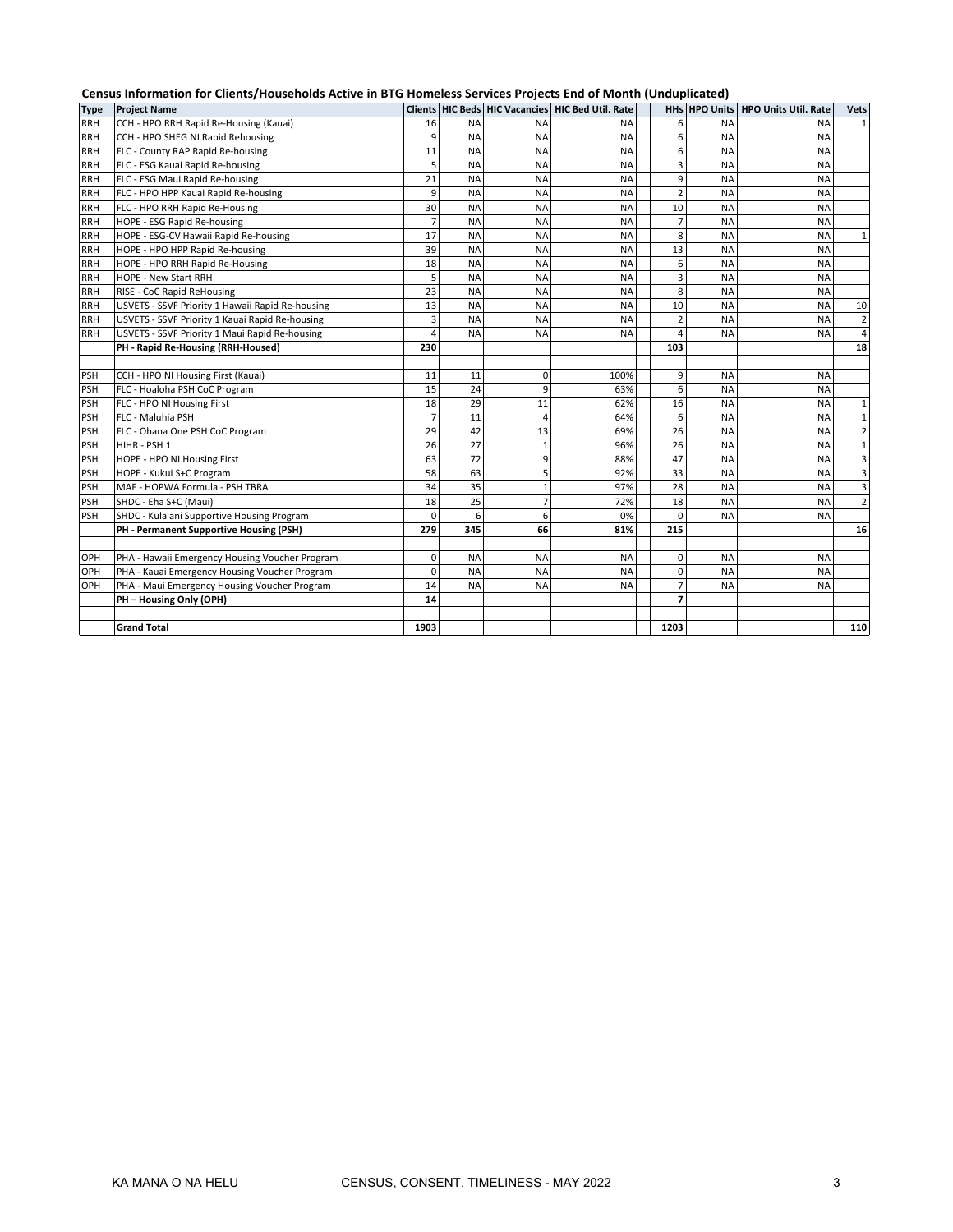#### **Consent to Share - VI-SPDAT Assessments Completed in Month**

| <b>Organization</b>                              | <b>Shared</b> | <b>Not Shared</b> | <b>Total Assessments</b> | % Shared |
|--------------------------------------------------|---------------|-------------------|--------------------------|----------|
| <b>CARE Hawaii</b>                               | 24            |                   | 24                       | 100%     |
| <b>Family Life Center</b>                        | 37            |                   | 37                       | 100%     |
| Hawaii Affordable Properties, Inc.               |               |                   |                          | 100%     |
| HOPE Services Hawaii, Inc.                       | 50            |                   | 50                       | 100%     |
| Ka Hale A Ke Ola, Inc.                           | 19            |                   | 19                       | 100%     |
| Kauai Economic Opportunity                       |               |                   |                          | 100%     |
| Neighborhood Place of Kona/Friends of the Future |               |                   |                          | 0%       |
| Neighborhood Place of Puna                       |               |                   | 4                        | 100%     |
| <b>Grand Total</b>                               | 138           |                   | 139                      | 99%      |

#### **Consent to Share - Adult Program Enrollments Completed in Month (Duplicated)**

| <b>Organization</b>         | <b>Shared</b> | <b>Not Shared</b> | <b>Total Enrollments</b> | % Shared |
|-----------------------------|---------------|-------------------|--------------------------|----------|
| <b>CARE Hawaii</b>          | 24            |                   | 24                       | 100%     |
| Catholic Charities Hawaii   | 6             |                   |                          | 86%      |
| <b>Family Life Center</b>   | 120           |                   | 120                      | 100%     |
| HOPE Services Hawaii, Inc.  | 89            |                   | 89                       | 100%     |
| Ka Hale A Ke Ola, Inc       | 33            |                   | 33                       | 100%     |
| Kauai Economic Opportunity  |               |                   |                          | 100%     |
| Legal Aid Society of Hawaii | 11            |                   | 12                       | 92%      |
| Mental Health Kokua         |               |                   |                          | 100%     |
| Neighborhood Place of Puna  | 4             |                   | 4                        | 100%     |
| <b>USVETS</b>               | 10            |                   | 11                       | 91%      |
| Women In Need               |               |                   |                          | 100%     |
| <b>Grand Total</b>          | 301           | з                 | 304                      | 99%      |

**\*SSO, SO, ES, TH, RRH, PSH, HP Project Types**

#### **Consent to Share - Adults Actively Enrolled End of Month (Duplicated)**

| Organization                                     | <b>Shared</b> | <b>Not Shared</b> | <b>Total Stayers</b> | % Shared |
|--------------------------------------------------|---------------|-------------------|----------------------|----------|
| <b>CARE Hawaii</b>                               | 159           |                   | 159                  | 100%     |
| Catholic Charities Hawaii                        | 107           | 4                 | 111                  | 96%      |
| Family Life Center                               | 658           |                   | 659                  | 100%     |
| Hawaii Affordable Properties, Inc.               | 27            |                   | 27                   | 100%     |
| Hawaii Island Home for Recovery                  | 42            |                   | 42                   | 100%     |
| Hawaii Rise                                      | 12            |                   | 12                   | 100%     |
| HOPE Services Hawaii, Inc.                       | 434           |                   | 434                  | 100%     |
| Ka Hale A Ke Ola, Inc                            | 172           |                   | 173                  | 99%      |
| Kauai Economic Opportunity                       | 20            |                   | 21                   | 95%      |
| Legal Aid Society of Hawaii                      | 79            | 12                | 91                   | 87%      |
| <b>Maui AIDS Foundation</b>                      | 13            | 33                | 46                   | 28%      |
| Maui Youth Family Services                       |               | 8                 | 9                    | 11%      |
| Mental Health Kokua                              | 9             |                   | q                    | 100%     |
| Neighborhood Place of Puna                       | 13            |                   | 13                   | 100%     |
| Salvation Army Family Intervention Services      |               |                   |                      | 100%     |
| <b>Steadfast Housing Development Corporation</b> | 13            | 6                 | 19                   | 68%      |
| <b>USVETS</b>                                    | 62            |                   | 62                   | 100%     |
| Women In Need                                    | 8             |                   |                      | 100%     |
| <b>Grand Total</b>                               | 1830          | 66                | 1896                 | 97%      |

**\*SSO, SO, ES, TH, RRH, PSH, HP Project Types**

#### **Not Shared by Project - Adults Actively Enrolled End of Month (Duplicated)**

| Project                                    | <b>Not Shared</b> | <b>Total Stayers</b> | % Not Shared |
|--------------------------------------------|-------------------|----------------------|--------------|
| CCH - ESG-CV Kauai Homelessness Prevention |                   |                      | 11%          |
| CCH - ESG-CV Maui Homelessness Prevention  |                   | 6                    | 33%          |
| CCH - HPO SHEG NI Homelessness Prevention  |                   | 12                   | 8%           |
| FLC - HPO Kauai Street Outreach            |                   | 109                  | 1%           |
| KEO - HPO Mana'olana Emergency             |                   |                      | 13%          |
| <b>KHAKO - HPO Central ES Units</b>        |                   | 89                   | 1%           |
| LASH - HPO Hawaii County Legal Services    |                   | 45                   | 4%           |
| LASH - HPO Kauai County Legal Services     | 10                | 16                   | 63%          |
| MAF - HOPWA Formula - PSH TBRA             | 25                | 33                   | 76%          |
| MAF - HOPWA Formula STRMU                  | ጸ                 | 13                   | 62%          |
| MYFS - BCP Homeless Prevention Program     | 8                 | 9                    | 89%          |
| SHDC - Eha S+C (Maui)                      | հ                 | 19                   | 32%          |
| <b>Grand Total</b>                         | 66                | 368                  | 18%          |

**\*SSO, SO, ES, TH, RRH, PSH, HP Project Types**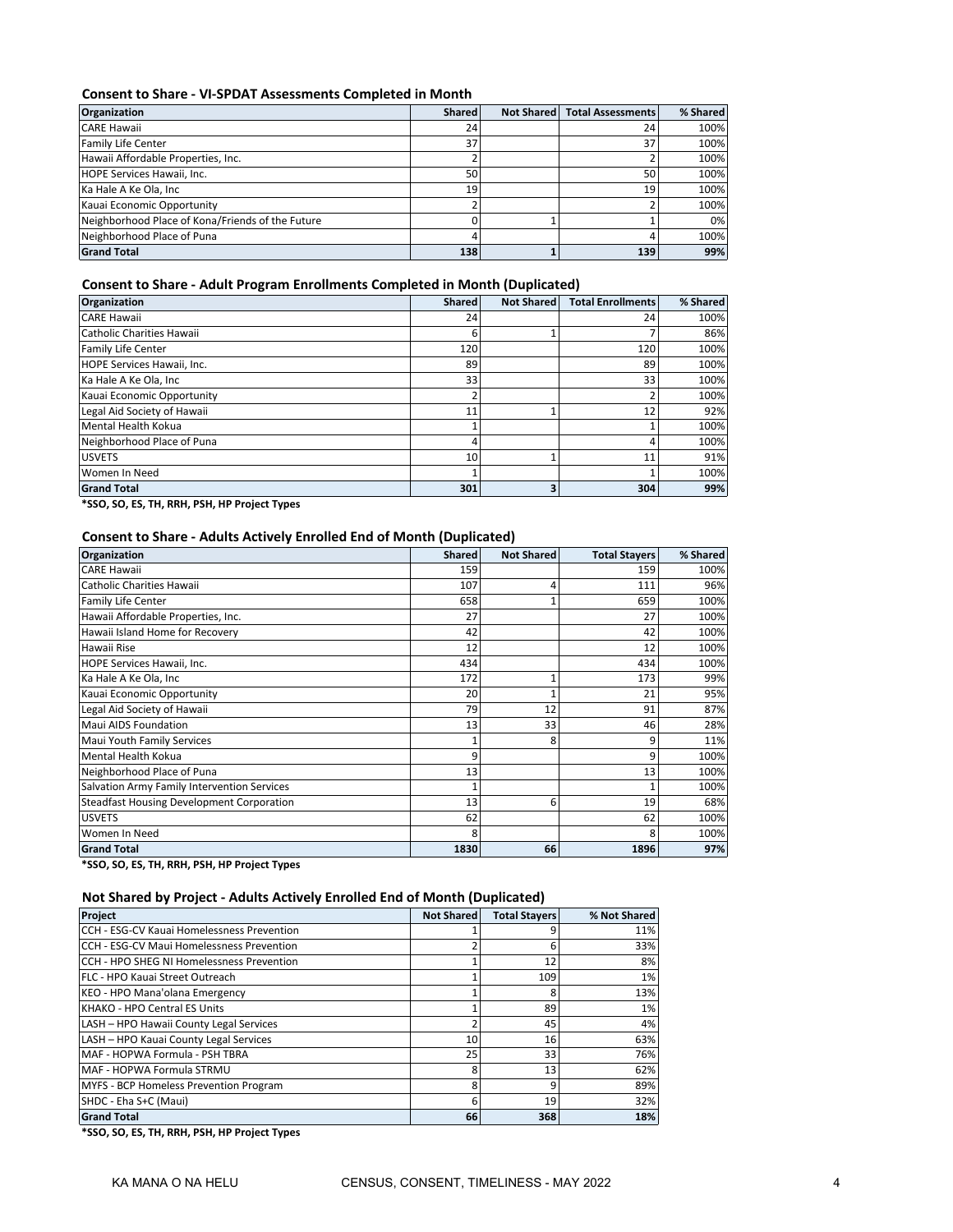#### **Intake Timeliness Report - Clients Enrolled in Month (Duplicated)**

| <b>Program Type</b>                                              | <b>Program Name</b>                                                               |                         | <b>Clients Enrolled Avg Days to Input</b> |
|------------------------------------------------------------------|-----------------------------------------------------------------------------------|-------------------------|-------------------------------------------|
| <b>Coordinated Assessment</b>                                    | Hawaii County VI SPDAT v3 Family                                                  | 39                      | 3.85                                      |
| <b>Coordinated Assessment</b>                                    | Hawaii County VI SPDAT v3 Individual                                              | 58                      | 4.09                                      |
| <b>Coordinated Assessment</b>                                    | Kauai County VI SPDAT v3 Family                                                   | 6                       | 7.67                                      |
| <b>Coordinated Assessment</b>                                    | Kauai County VI SPDAT v3 Individual                                               | 19                      | 2.32                                      |
| <b>Coordinated Assessment</b>                                    | Maui County VI SPDAT v3 Family                                                    | 68                      | 0.43                                      |
| <b>Coordinated Assessment</b>                                    | Maui County VI SPDAT v3 Individual                                                | 40                      | 1.25                                      |
| Emergency Shelter (ES)                                           | FLC - HPO Ho'olanani                                                              | $\mathbf{1}$            | 1.00                                      |
| Emergency Shelter (ES)                                           | HOPE - ESG-CV Hale Kikaha Isolation Units ES                                      | 3                       | 3.33                                      |
| <b>Emergency Shelter (ES)</b>                                    | HOPE - ESG-CV Hale Maluhia Medical Respite Beds                                   | $\overline{\mathbf{c}}$ | 3.00                                      |
| Emergency Shelter (ES)                                           | HOPE - ESG-CV Kuleana House Isolation Units ES                                    | 5                       | 2.20                                      |
| <b>Emergency Shelter (ES)</b>                                    | HOPE - ESG-CV WHEHF Medical Respite Beds                                          | 4                       | 1.25                                      |
| Emergency Shelter (ES)                                           | HOPE - HPO East Hawaii Emergency Shelter (Hale Maluhia)                           | 6                       | 1.00                                      |
| Emergency Shelter (ES)                                           | HOPE - HPO Kiheipua                                                               | 2                       | 1.50                                      |
| Emergency Shelter (ES)                                           | HOPE - HPO Sacred Hearts Emergency Shelter                                        | 5                       | 1.80                                      |
| Emergency Shelter (ES)                                           | HOPE - HPO West Hawaii Emergency Housing Facility (WHEHF)                         | 16                      | 0.50                                      |
| Emergency Shelter (ES)                                           | HOPE - Keolahou Emergency Shelter                                                 | 3                       | 1.00                                      |
| Emergency Shelter (ES)                                           | HOPE - West Hawaii Temporary ES (Ka Lamaku)                                       | 13                      | 2.00                                      |
| Emergency Shelter (ES)                                           | KEO - HPO Mana'olana Emergency                                                    | 3                       | 0.00                                      |
| Emergency Shelter (ES)                                           | KHAKO - HPO Central ES Dorm                                                       | 5                       | 0.20                                      |
| Emergency Shelter (ES)                                           | KHAKO - HPO Central ES Units                                                      | 34                      | 0.00                                      |
| <b>Emergency Shelter (ES)</b>                                    | KHAKO - HPO Westside ES Dorm                                                      | $\overline{2}$          | 0.00                                      |
| Emergency Shelter (ES)                                           | KHAKO - HPO Westside ES Units                                                     | 18                      | 0.00                                      |
| Emergency Shelter (ES)                                           | NPP - HPO Family Assessment Center at Hale Iki                                    | 10                      | 3.00                                      |
| <b>Emergency Shelter (ES)</b>                                    | USVETS - BP Kauai HOPTEL Program                                                  | $\overline{\mathbf{c}}$ | 10.50                                     |
| Emergency Shelter (ES)                                           | USVETS - BP Kona HOPTEL Program                                                   | $\mathbf{1}$            | 3.00                                      |
| <b>Homelessness Prevention</b>                                   | CCH - ESG-CV Hawaii Homelessness Prevention                                       | $\overline{\mathbf{4}}$ | 0.00                                      |
| <b>Homelessness Prevention</b>                                   | CCH - ESG-CV Maui Homelessness Prevention                                         | $\overline{2}$          | 0.00                                      |
| <b>Homelessness Prevention</b>                                   | CCH - HPO SHEG NI Homelessness Prevention<br>FLC - County RAP Homeless Prevention | $\overline{2}$<br>38    | 0.00                                      |
| <b>Homelessness Prevention</b><br><b>Homelessness Prevention</b> | FLC - ESG Kauai Homelessness Prevention                                           | $\mathbf 1$             | 0.53<br>15.00                             |
| <b>Homelessness Prevention</b>                                   | FLC - HPO HPP Kauai Homelessness Prevention                                       | $\overline{4}$          | 13.00                                     |
| <b>Homelessness Prevention</b>                                   | FLC - HPO HPP Maui Homelessness Prevention                                        | 9                       | 1.00                                      |
| <b>Homelessness Prevention</b>                                   | USVETS - SSVF Priority 1 Maui Homeless Prev                                       | $\overline{\mathbf{c}}$ | 28.00                                     |
| PH - Permanent Supportive Housing                                | FLC - HPO NI Housing First                                                        | $\mathbf{1}$            | 14.00                                     |
| PH - Permanent Supportive Housing                                | HOPE - HPO NI Housing First                                                       | $\overline{1}$          | 0.00                                      |
| PH - Permanent Supportive Housing                                | HOPE - Kukui S+C Program                                                          | $\mathbf 1$             | 1.00                                      |
| PH - Rapid Re-Housing                                            | CCH - HPO SHEG NI Rapid Rehousing                                                 | $\mathbf 1$             | 0.00                                      |
| PH - Rapid Re-Housing                                            | FLC - ESG Maui Rapid Re-housing                                                   | 6                       | 0.00                                      |
| PH - Rapid Re-Housing                                            | FLC - HPO HPP Kauai Rapid Re-housing                                              | 5                       | 1.00                                      |
| PH - Rapid Re-Housing                                            | FLC - HPO HPP Maui Rapid Re-housing                                               | 3                       | 17.00                                     |
| PH - Rapid Re-Housing                                            | FLC - HPO RRH Rapid Re-Housing                                                    | 16                      | 6.81                                      |
| PH - Rapid Re-Housing                                            | HOPE - HPO HPP Rapid Re-housing                                                   | 2                       | 0.00                                      |
| PH - Rapid Re-Housing                                            | HOPE - HPO RRH Rapid Re-Housing                                                   | $\overline{c}$          | 0.50                                      |
| PH - Rapid Re-Housing                                            | <b>HOPE - New Start RRH</b>                                                       | $\overline{\mathbf{c}}$ | 0.00                                      |
| PH - Rapid Re-Housing                                            | USVETS - SSVF Priority 1 Hawaii Rapid Re-housing                                  | 5                       | 1.40                                      |
| PH - Rapid Re-Housing                                            | USVETS - SSVF Priority 1 Kauai Rapid Re-housing                                   | 2                       | 4.00                                      |
| Services Only                                                    | LASH - HPO Hawaii County Legal Services                                           | 9                       | 0.00                                      |
| Services Only                                                    | LASH - HPO Kauai County Legal Services                                            | $\mathbf{1}$            | 0.00                                      |
| Services Only                                                    | LASH - HPO Maui County Legal Services                                             | 3                       | 0.00                                      |
| <b>Street Outreach</b>                                           | CARE - ESG-CV Hawaii Street Outreach                                              | 13                      | 1.38                                      |
| <b>Street Outreach</b>                                           | CARE - ESG-CV Kauai Street Outreach                                               | $\overline{2}$          | 1.50                                      |
| <b>Street Outreach</b>                                           | CARE - ESG-CV Maui Street Outreach                                                | 10                      | 1.50                                      |
| <b>Street Outreach</b>                                           | FLC - HPO Kauai Street Outreach                                                   | 39                      | 7.64                                      |
| <b>Street Outreach</b>                                           | FLC - HPO Maui Regions 1, 2, 3, 6 - Street Outreach                               | 39                      | 0.90                                      |
| <b>Street Outreach</b>                                           | FLC - HPO Maui Regions 4, 5 - Street Outreach                                     | 30                      | 1.63                                      |
| <b>Street Outreach</b>                                           | FLC - Molokai Street Outreach (County Funded)                                     | 1                       | 3.00                                      |
| <b>Street Outreach</b>                                           | HOPE - HPO Hawaii Regions 1, 8, 9, 10 - Street Outreach                           | $\mathbf{1}$            | 0.00                                      |
| <b>Street Outreach</b>                                           | HOPE - HPO Hawaii Regions 2, 3, 4, 5, 6, 7 - Street Outreach                      | 10                      | 0.70                                      |
| <b>Street Outreach</b>                                           | HOPE - LMI Street Outreach (AMHD Funded)                                          | 22                      | 10.23                                     |
| <b>Street Outreach</b>                                           | HOPE - PATH Street Outreach Program                                               | 2                       | 0.50                                      |
| <b>Street Outreach</b>                                           | MHK - PATH Maui County Street Outreach Program                                    | 1                       | 0.00                                      |
| <b>Transitional Housing (TH)</b>                                 | WIN - HPO Bridge To Success Kauai TH                                              | 1                       | 0.00                                      |
|                                                                  | Total                                                                             | 658                     | 2.59                                      |